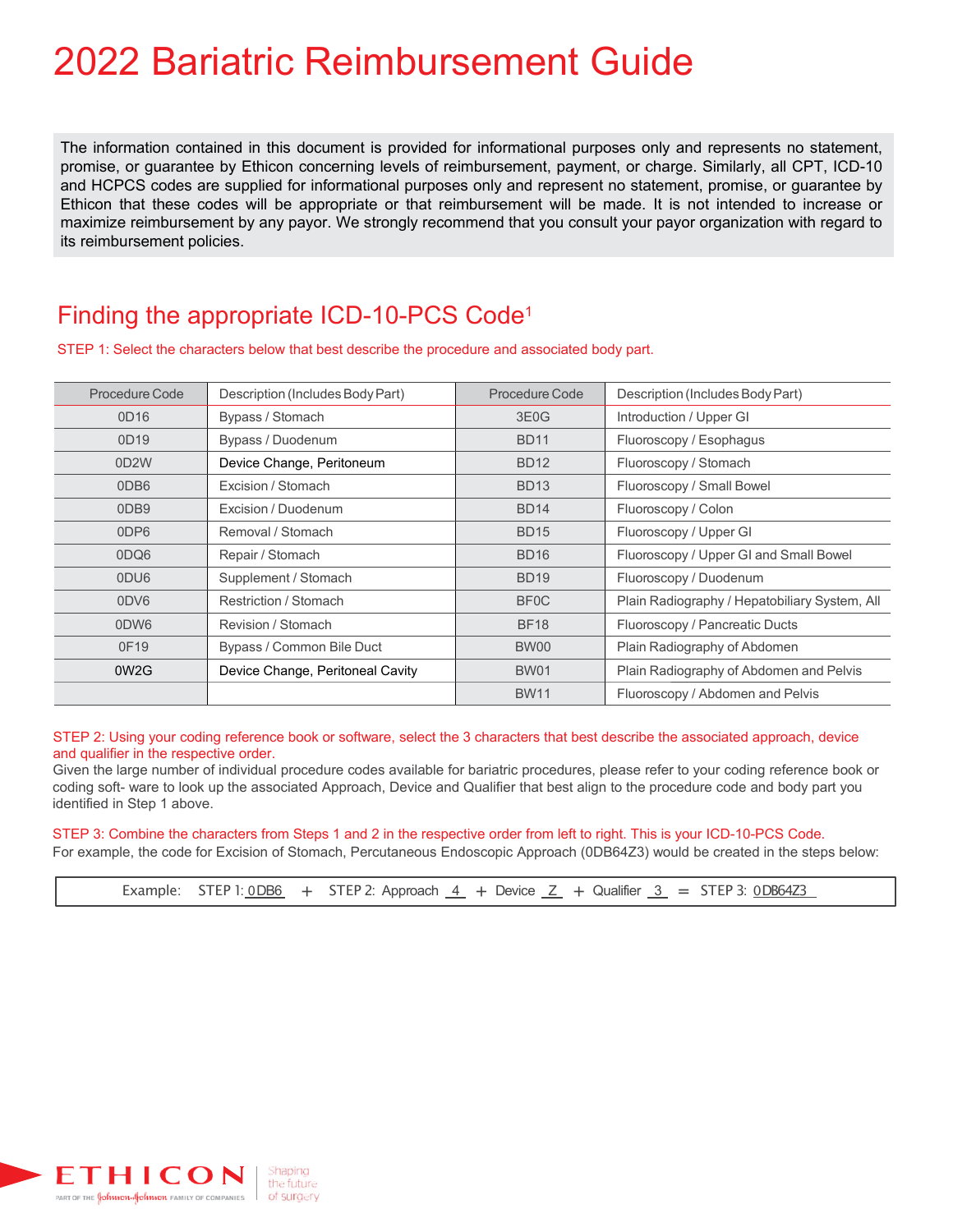## Surgeon CPT, APC & DRG Codes

| Surgeon<br><b>CPT</b><br>Code <sup>2</sup> | Procedure                                                                                                                                                                                                                          |         | Surgeon<br>Nat Average<br>Medicare<br>Payment <sup>3</sup> |
|--------------------------------------------|------------------------------------------------------------------------------------------------------------------------------------------------------------------------------------------------------------------------------------|---------|------------------------------------------------------------|
|                                            | Laparoscopic Gastric Bypass                                                                                                                                                                                                        |         |                                                            |
| 43644                                      | Laparoscopy, surgical, gastric restrictive procedure; with gastric bypass and Roux-en-Y gastroenterostomy<br>(Roux limb 150cm or less)                                                                                             |         | \$1,793                                                    |
| 43645                                      | Laparoscopy, surgical, gastric restrictive procedure; with gastric bypass and small intestine reconstruction<br>to limit absorption                                                                                                |         | \$1,896                                                    |
|                                            | <b>Laparoscopic Gastric Banding</b>                                                                                                                                                                                                |         |                                                            |
| 43770                                      | Laparoscopy, surgical, gastric restrictive procedure: placement of adjustable gastric restrictive device<br>(gastric band and subcutaneous port components) (For individual component placement, report 43770 with<br>modifier 52) |         | \$1,167                                                    |
| 43771                                      | Laparoscopy, surgical, gastric restrictive procedure; revision of adjustable gastric restrictive device<br>component only                                                                                                          |         | \$1,324                                                    |
| 43772                                      | Laparoscopy, surgical, gastric restrictive procedure; removal of adjustable gastric restrictive device<br>component only                                                                                                           | \$      | 982                                                        |
| 43773                                      | Laparoscopy, surgical, gastric restrictive procedure; removal and replacement of adjustable gastric<br>restrictive device component only                                                                                           |         | \$1,324                                                    |
| 43774                                      | Laparoscopy, surgical, gastric restrictive procedure; removal of adjustable gastric restrictive device and<br>subcutaneous port components                                                                                         | \$      | 994                                                        |
|                                            | Laparoscopic Sleeve Gastrectomy                                                                                                                                                                                                    |         |                                                            |
| 43775                                      | Laparoscopy, surgical, gastric restrictive procedure; longitudinal gastrectomy (i.e., sleeve gastrectomy)                                                                                                                          | \$1,143 |                                                            |
|                                            | Miscellaneous Gastric Procedure (including revisions)                                                                                                                                                                              |         |                                                            |
| 43659                                      | Unlisted laparoscopy procedure, stomach                                                                                                                                                                                            |         | <b>Carrier Priced</b>                                      |
| 43842                                      | Gastric restrictive procedure, without gastric bypass, for morbid obesity; vertical-banded gastroplasty                                                                                                                            |         | \$1,170                                                    |
| 43843                                      | Gastric restrictive procedure, without gastric bypass, for morbid obesity; other than vertical-banded<br>gastroplasty                                                                                                              |         | \$1,329                                                    |
| 43845                                      | Gastric restrictive procedure with partial gastrectomy, pylorus-preserving duodenoileostomy and<br>ileoileostomy (50 to 100 cm common channel) to limit absorption (biliopancreatic diversion with<br>duodenal switch)             |         | \$2,017                                                    |
| 43846                                      | Gastric restrictive procedure, with gastric bypass for morbid obesity; with short limb (150cm or less)<br>Roux-en-Y gastroenterostomy                                                                                              |         | \$1,708                                                    |
| 43847                                      | Gastric restrictive procedure, with gastric bypass for morbid obesity; with small intestine reconstruction<br>to limit absorption                                                                                                  |         | \$1,869                                                    |
| 43848                                      | Revision, open, of gastric restrictive procedure for morbid obesity, other than adjustable gastric restrictive<br>device (separate procedure)                                                                                      |         | \$1,992                                                    |
| 43860                                      | Revision of gastrojejunal anastomosis (gastrojejunostomy) with reconstruction, with or without partial<br>gastrectomy or intestine resection; without vagotomy                                                                     |         | \$1,688                                                    |
| 43865                                      | Revision of gastrojejunal anastomosis (gastrojejunostomy) with reconstruction, with or without partial<br>gastrectomy or intestine resection; with vagotomy                                                                        |         | \$1,766                                                    |
| 43886                                      | Gastric reconstructive procedure, open; revision of subcutaneous port component only                                                                                                                                               | \$      | 382                                                        |
| 43887                                      | Gastric reconstructive procedure, open; removal of subcutaneous port component only                                                                                                                                                | \$      | 345                                                        |
| 43888                                      | Gastric reconstructive procedure, open; removal and replacement of subcutaneous port component only                                                                                                                                | \$      | 483                                                        |
| 43999                                      | Unlisted procedure, stomach                                                                                                                                                                                                        |         | <b>Carrier Priced</b>                                      |
| 77002-26                                   | Fluoroscopic guidance for needle placement (eg, biopsy, aspiration, injection, localization device)                                                                                                                                | \$      | 27                                                         |
| 74246-26                                   | Radiological examination, gastrointestinal tract, upper, air contrast, with specific high density barium,<br>effervescent agent, with or without glucagon; with or without delayed films, without KUB                              | \$      | 44                                                         |

NOTE: HCPCS S-codes are not recognized by Medicare, but are used by some commercial plans.

Document Body Mass Index (BMI) as an exact number and not a range. BMI can be documented by billing CPT 3008F and the appropriate ICD-10 Z code. Adding the BMI to the claim helps to decrease the number of chart reviews needed throughout the year and during the HEDIS® collection season. Greater precision in charting the member's BMI will help members achieve or remain at a healthy weight. Appropriate BMI Codes can be found in ICD-10-CM Z68 section.